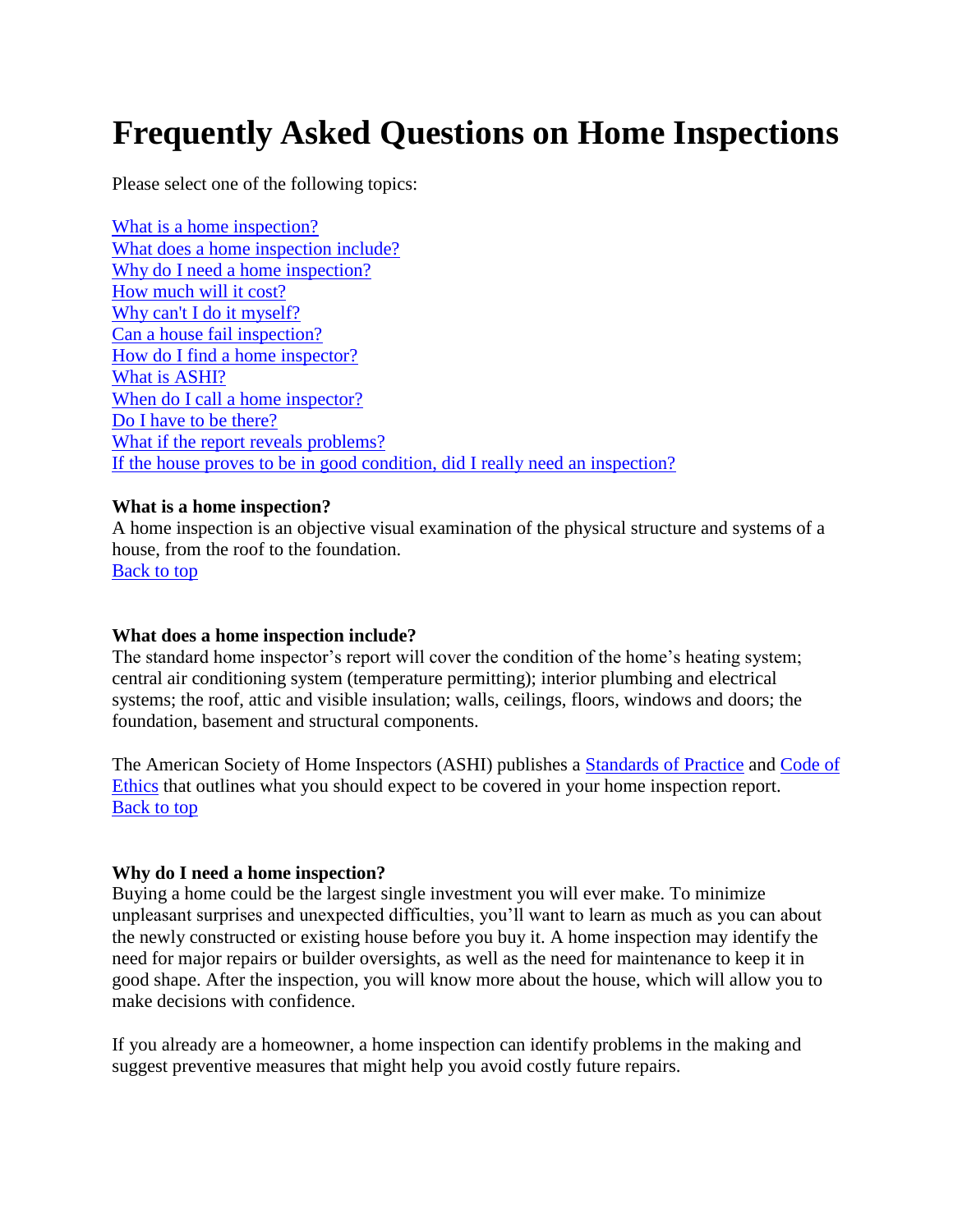If you are planning to sell your home, a home inspection can give you the opportunity to make repairs that will put the house in better selling condition. [Back to top](http://www.ashi.org/customers/faq.asp#top)

## **What will it cost?**

The inspection fee for a typical one-family house varies geographically, as does the cost of housing. Similarly, within a given area, the inspection fee may vary depending on a number of factors such as the size of the house, its age and possible optional services such as septic, well or radon testing.

Do not let cost be a factor in deciding whether or not to have a home inspection or in the selection of your home inspector. The sense of security and knowledge gained from an inspection is well worth the cost, and the lowest-priced inspection is not necessarily a bargain. Use the inspector's qualifications, including experience, training, compliance with your state's regulations, if any, and professional affiliations as a guide. [Back to top](http://www.ashi.org/customers/faq.asp#top)

## **Why can't I do it myself?**

Even the most experienced homeowner lacks the knowledge and expertise of a professional home inspector. An inspector is familiar with the elements of home construction, proper installation, maintenance and home safety. He or she knows how the home's systems and components are intended to function together, as well as why they fail.

Above all, most buyers find it difficult to remain completely objective and unemotional about the house they really want, and this may have an effect on their judgment. For accurate information, it is best to obtain an impartial, third-party opinion by a professional in the field of home inspection.

[Back to top](http://www.ashi.org/customers/faq.asp#top)

### **Can a house fail a home inspection?**

No. A professional home inspection is an examination of the current condition of a house. It is not an appraisal, which determines market value. It is not a municipal inspection, which verifies local code compliance. A home inspector, therefore, will not pass or fail a house, but rather describe its physical condition and indicate what components and systems may need major repair or replacement.

[Back to top](http://www.ashi.org/customers/faq.asp#top)

### **How do I find a home inspector?**

You can ask friends or business acquaintances to recommend a home inspector they have used. Also, real estate agents and brokers are familiar with the service and may be able to provide you with a list of names from which to choose.